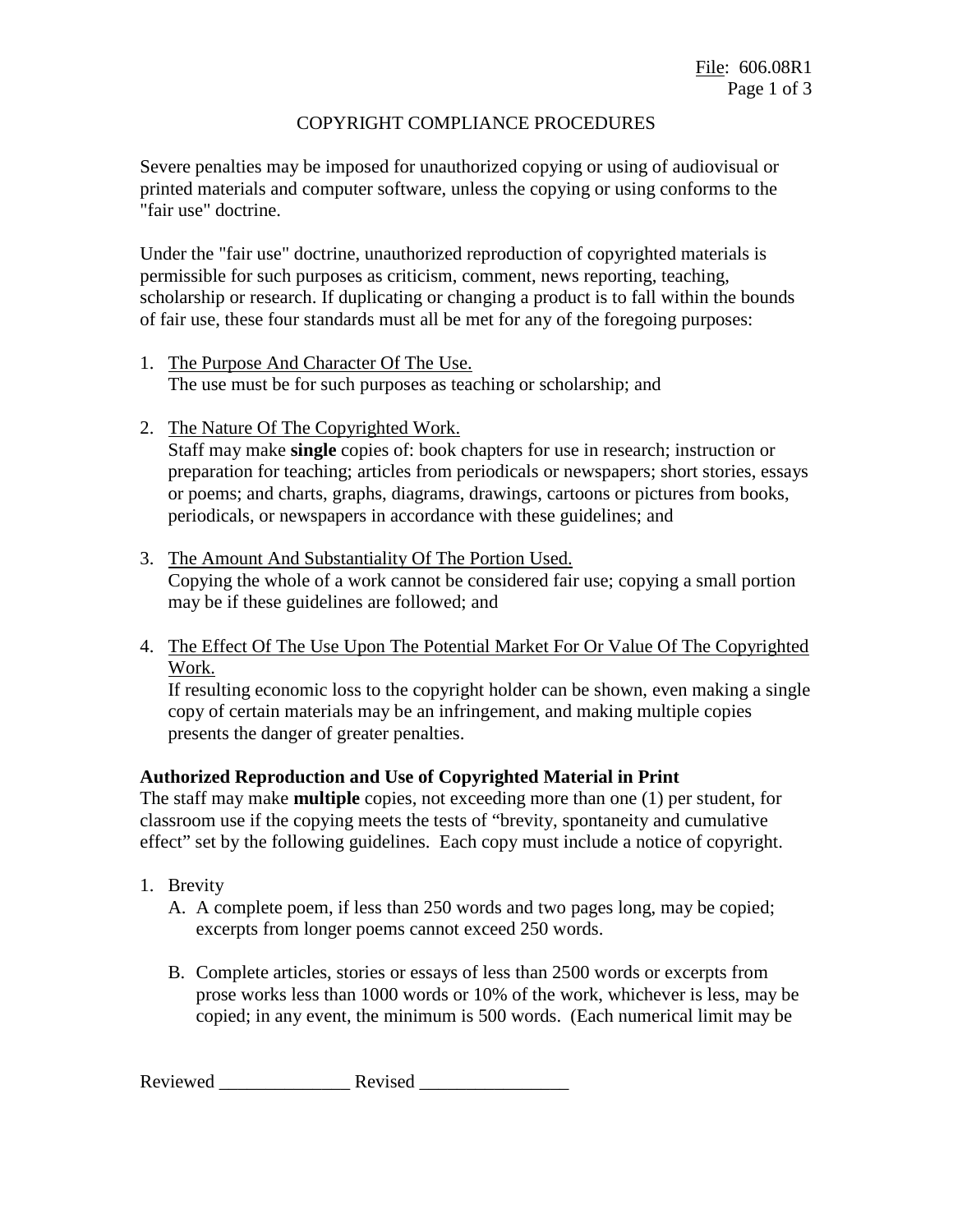expanded to permit the completion of an unfinished line of a poem or prose paragraph.)

- C. One chart, graph, diagram, drawing, cartoon, or picture per book or periodical issue may be copied. "Special" works cannot be reproduced in full; this includes children's books combining poetry, prose, or poetic prose.
- 2. Spontaneity. Should be at the "instance and inspiration" of the individual teacher.
- 3. Cumulative Effect. The staff is limited to using copied material for only one (1) course in the school in which copies are made. No more than one (1) short poem, article, story or two (2) excerpts from the same author may be copied, and no more than three (3) works can be copied from a collective work or periodical issue during one (1) class term. The staff is limited to nine (9) instances of multiple copying for one (1) course during one (1) class term. Limitations do not apply to current news periodicals, newspapers, and current news sections of other periodicals.

Performances by the staff or students of copyrighted dramatic works without authorization from the copyright owner are permitted as part of a teaching activity in a classroom or instructional setting. All other performances require permission from the copyright owner.

The copyright law prohibits using copies to replace or substitute for anthologies, consumable works, compilations, or collective works. "Consumable" works include: workbooks, exercises, standardized tests, test booklets, and answer sheets. The staff cannot substitute copies for the purchase of books, publishers' reprints or periodicals, nor can they repeatedly copy the same item from term-to-term. Copying cannot be directed by a "higher authority," and students cannot be charged more than actual cost of photocopying. The staff may use copyrighted materials in overhead or opaque projectors for instructional purposes.

## **Authorized Reproduction and Use of Copyrighted Materials in the Library**

A library may make a single copy of an unpublished work which is in its collection; and a published work in order to replace it because it is damaged, deteriorated, lost or stolen, provided the unused replacement cannot be obtained at a fair price.

A library may provide a single copy of copyrighted material to a student or staff member at no more than the actual cost of photocopying. The copy must be limited to one (1) article of a periodical issue or a small part of other material, unless the library finds that the copyrighted work cannot be obtained elsewhere at a fair price. In the latter circumstance, the entire work may be copied. In any case, the copy shall contain the notice of copyright, and the student or staff member shall be notified that the copy is to be used only for private study, scholarship, or research. Any other use may subject the person to liability for copyright infringement.